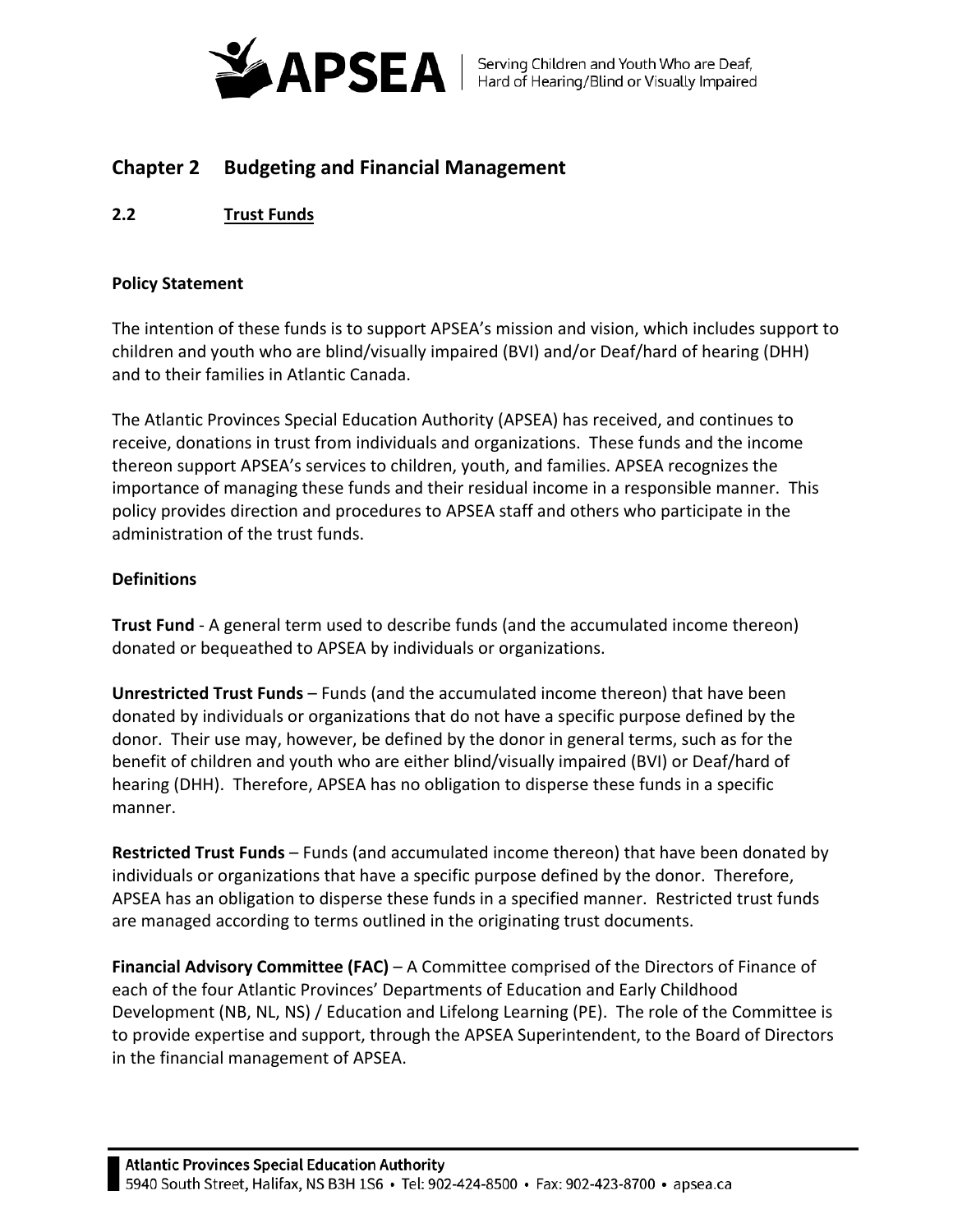# **Policy Objectives**

This policy is established;

- to define APSEA's management and use of trust funds.
- to ensure all trust funds are managed in a financially responsible manner.
- to respect the privacy of applicants.

## **Policy Guidelines**

• Reference: APSEA's *Trust Fund Guidelines and Application Forms – DHH and BVI*

## **Application**

The policy applies to APSEA staff and others who participate in the administration of the trust funds, including those involved in the application process, the approval process, and the disbursement of funds.

### **Policy Directives**

- Two trust fund committees will be established.
	- One Committee makes decisions regarding distribution of unrestricted trust funds for children who are blind or visually impaired.
	- One Committee regarding unrestricted trust funds for children who are Deaf or hard of hearing.
- The two trust fund committees will determine how **unrestricted trust funds** will be distributed for scholarships, awards, special projects and/or other financial offerings as outlined in the applicable Guidelines document.
- Each committee shall make decisions by referencing the applicable **Guidelines document** that has been approved by the APSEA Superintendent.
- The APSEA Trust Fund Committees will be comprised as follows:
	- **APSEA Superintendent**
	- **APSEA Director of Finance & Administration**
	- APSEA Director of Programs for Students who are Blind or Visually Impaired OR APSEA Director of Programs for Students who are Deaf or Hard of Hearing *Note: The Director from each program area, should be designated to sit on the Committee for their respective area of responsibility.*
	- Chair of the APSEA Financial Advisory Committee (FAC) OR Chair of the APSEA Program Advisory Committee (PAC) *Note: The participation of the Chair of FAC and/or PAC will rotate in conjunction with the changing of the Chair of APSEA's Board of Directors.*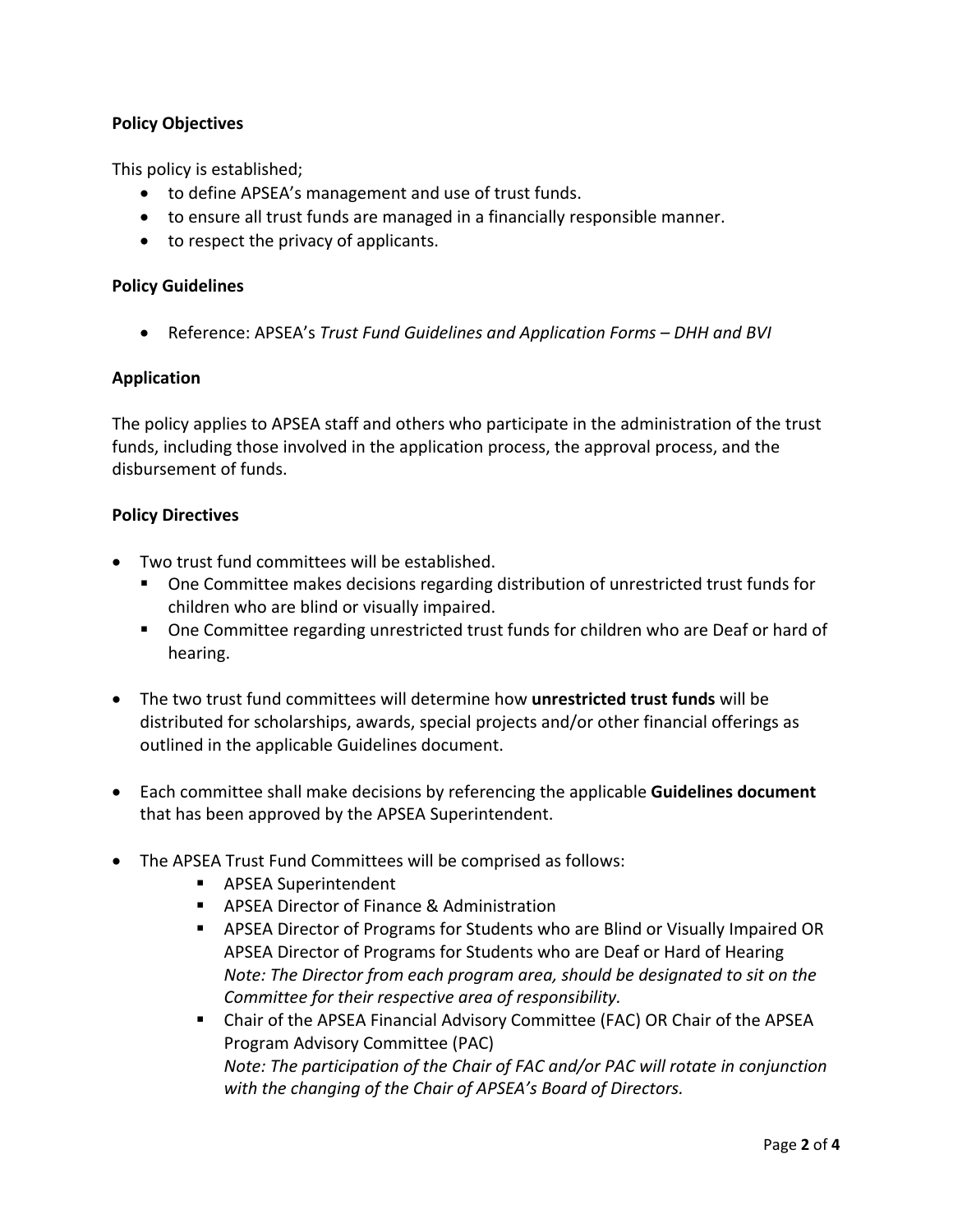- Only Trust Fund Committee members and APSEA staff involved in the trust fund administration processes will have access to information contained in trust fund applications. Application documents and their contents are to be kept confidential and the privacy of individuals will be respected.
- Trust Fund Committee members shall declare a conflict of interest at the outset of the review process should a relative/family member be an applicant. They shall not be eligible to vote on that application.
- Incomplete applications will not be considered.
- Applications reviewed by the Trust Fund Committees will be approved based on a majority vote of the Committee members. A tie will result in a decision in favour of the applicant(s).
- The APSEA Board of Directors is the final authority for the administration of unrestricted trust funds. During APSEA's annual budgeting process the Board may allocate a portion of the unrestricted trust funds for operational or capital expenditures.
- **Restricted trust funds** held by APSEA shall be administered in the same manner as unrestricted trust funds, the only difference being that there will be a limitation on how these funds are used  $-$  according to the specific purpose(s) defined by the donor(s).
- The APSEA Director of Finance and Administration shall inform those involved in trust fund administration which funds are restricted and in what manner.
- Trust funds belonging to APSEA will be included as part of the financial reporting entity when annual financial statements are prepared. The APSEA financial statements will be audited by an external audit firm annually.
- Trust funds will be held and administered in an account of a Canadian Trust company.
- Each trust fund account will be subject to a Statement of Investment Policies and Procedures.
- Performance reporting on trust funds will occur at least annually. This report will be provided to the Superintendent, Financial Advisory Committee, and the Board of Directors.